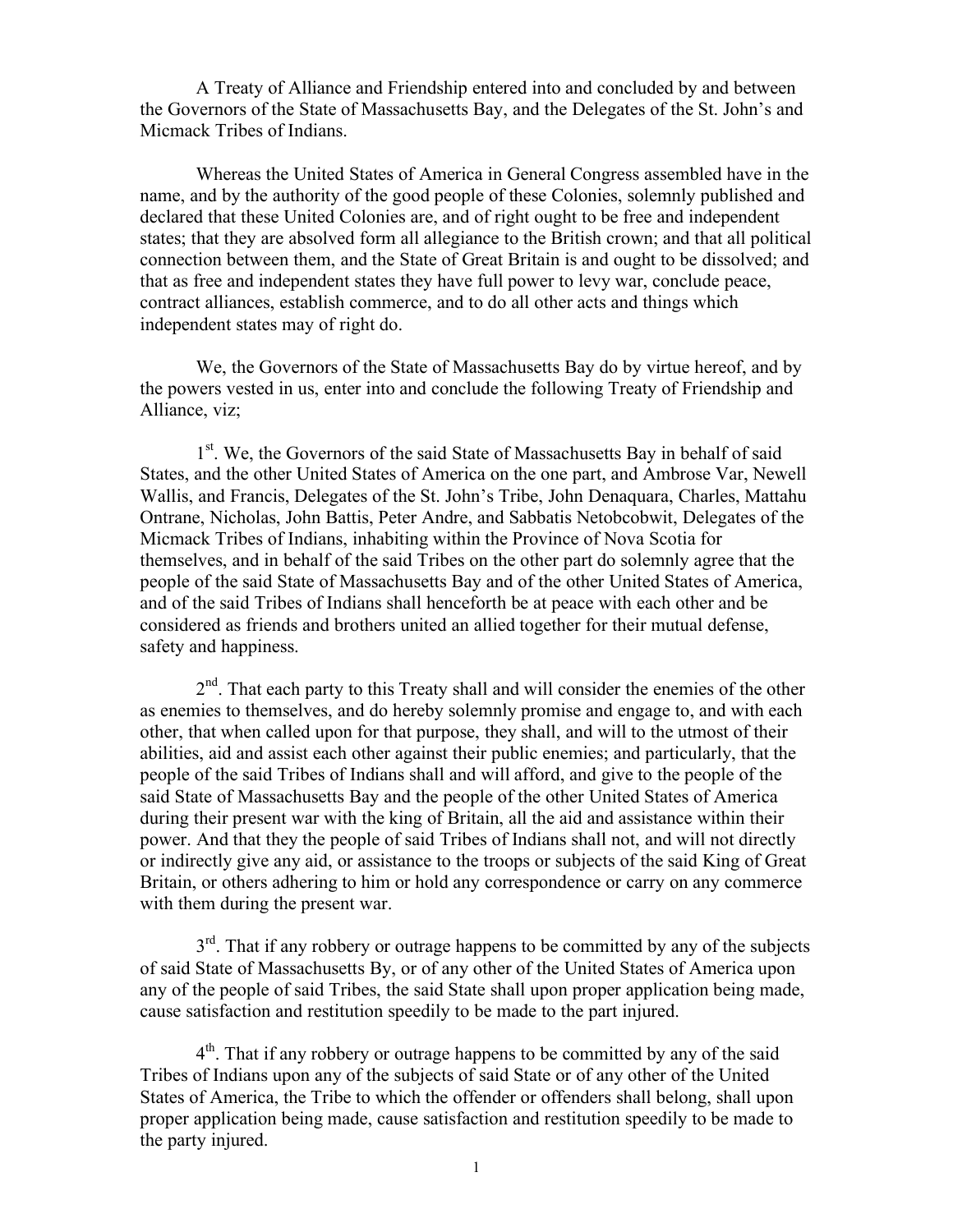5<sup>th</sup>. That in the case any misunderstanding, quarrel, or injury shall happen between the said State of Massachusetts Bay, or of any other of the United States of America and the said Tribes of Indians, or either of them, no private revenge shall be taken, but a peaceable application shall be made for redress.

 $6<sup>th</sup>$ . That the said Tribes of Indians shall and will furnish and supply 600 strong men out of the said Tribes, or as many as may be, who shall without delay proceed from their several homes up to the Town of Boston within this State, and from thence shall march to join the Army of the United States of America now at New York under the immediate command of his Excellency General Washington, there to take his orders.

 $7<sup>th</sup>$ . That each of the Indians who shall by their respective Tribes be appointed to join the Army of the United States of America shall bring with him a good gun, and shall be allowed one dollar for the use of it; and in case the gun shall be lost in the service, shall be paid the value of it. And the pay of each man shall begin from the time they sail from Machias for Boston, and they shall be supplied with provisions and a vessel or vessels for their passage up to Boston. Each private man shall receive the like pay as is given to our own private men. The Indians shall be formed into Companies when they arrive at Boston, and shall engage, or enlist for so long a time as General Washington shall want the, not exceeding the term of three years, unless General Washington and they shall agree for a longer time. And as Joseph Denaquara, Peter Andre, and Sabbatis Netobcobwit have manfully and generously offered to enter immediately into the war, they shall be sent as soon as may be to General Washington to join the Army, and shall be considered as entering into our pay at the time of arrival at new York.

8<sup>th</sup>. The Delegates above named, who may return to their homes, do promise and engage, to use their utmost influence with the Passamaquoddy, and other neighboring Tribes of Indians to persuade them to furnish and supply for the said service as many strong men of their respective Tribes as possible, and that they come along with those of the Tribes of St. John's and Micmack. And the said Governor of the said State of Massachusetts Bay do hereby engage to give to such of the Passamaquoddy or other neighboring Indians, who shall enter into the service for the United States of America, the same pay and encouragement, in every particular, as is above agreed to be given to the St. John's or Micmack Indians, and to consider them as our friends and brothers.

9<sup>th</sup>. That the said State of Massachusetts Bay shall and will furnish their truck master at Machias as soon as may be, with proper articles for the purpose of supplying the Indians of said Tribes with the necessities and conveniences of life.

10<sup>th</sup>. And the said Delegates do hereby annul and make void all former treaties by them or by others in behalf of their respective Tribes made with any other power, State or person so far forth as the same shall be repugnant to any of the articles contained in the Treaty.

In faith and testimony whereof we the said Governors of the said State of Massachusetts Bay have signed these presents, and caused the Seal of said State to be hereunto affixed, and the said Ambrose Var, Newell Wallis and Francis, Delegates of the St. John's Tribe, Joseph Denaquara, Charles, Mattahu Ontrane, Nicholas, John Battis, Peter Andre, and Sabbatis Netobcobwit, Delegates of the Micmack Tribes of Indians